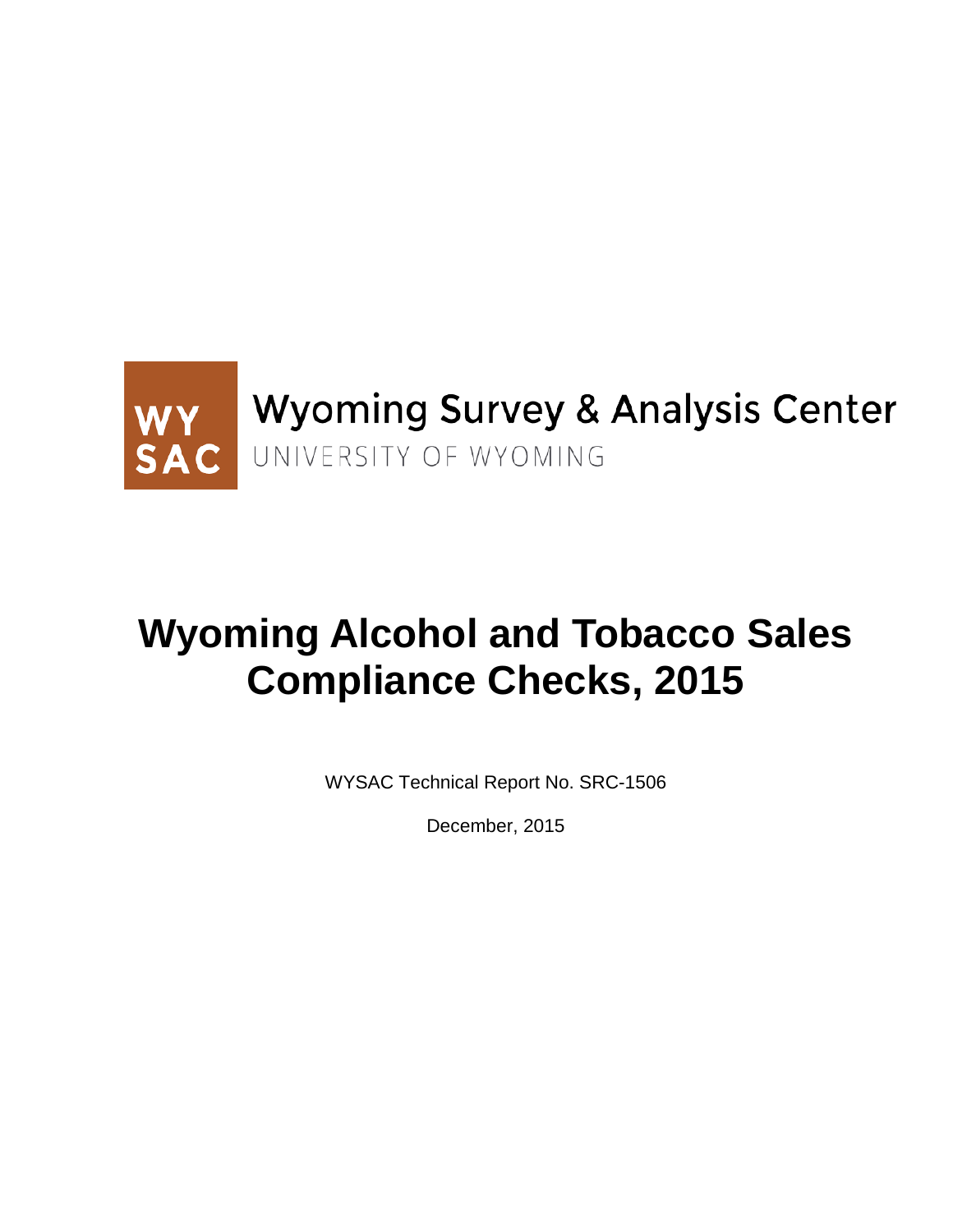# **Wyoming Alcohol and Tobacco Sales Compliance Checks, 2015**

By W. Trent Holder, Research Associate

With the assistance of Bistra Anatchkova, Ph.D., Survey Research Manager

### **Wyoming Survey & Analysis Center**

University of Wyoming 1000 E. University Ave, Dept. 3925 Laramie, WY 82071 (307) 766-2189 • wysac@uwyo.edu http://wysac.uwyo.edu

Citation for this document: WYSAC (2015) *Wyoming Alcohol and Tobacco Sales Compliance Checks, 2015,* by Holder, W. T. (WYSAC Technical Report No. SRC-1506). Laramie, WY: Wyoming Survey & Analysis Center, University of Wyoming.

Short reference: WYSAC (2015), *Alcohol and Tobacco Sales Compliance*.

© Wyoming Survey & Analysis Center, 2015.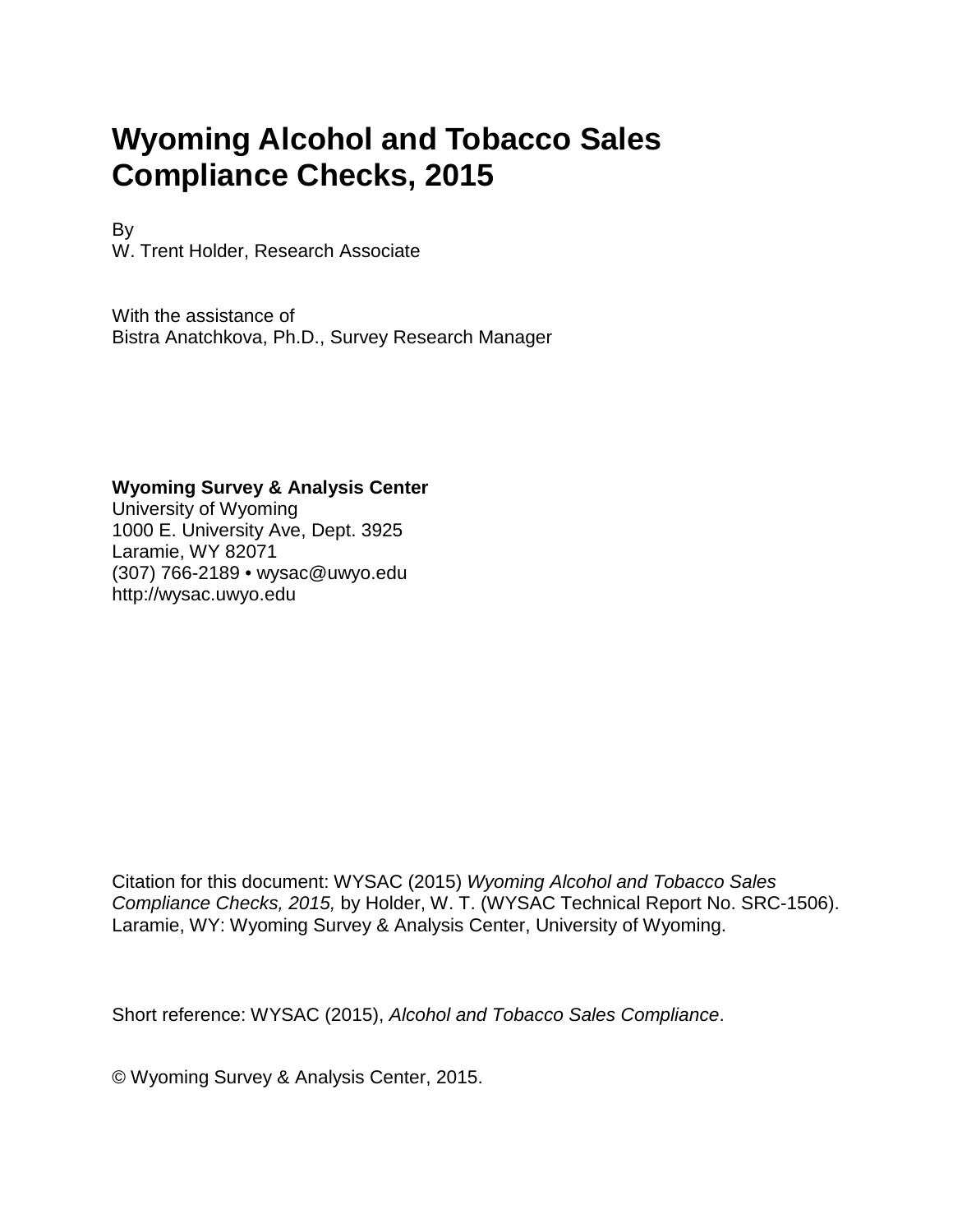## **Table of Contents**

## **List of Tables**

| Table 3.3. Summary of Alcohol Sales Compliance Rates by Municipality (2015)11          |
|----------------------------------------------------------------------------------------|
| Table 3.4. Tobacco Sales Compliance Rate and Number of Violations by County (2015)* 14 |
|                                                                                        |
|                                                                                        |
| Table 3.6. Summary of Tobacco Sales Compliance Rates by Municipality (2015)16          |
|                                                                                        |

# **List of Figures**

| Figure 3.2. Number of Regions Submitting Alcohol Sales Compliance Checks (2007– |  |
|---------------------------------------------------------------------------------|--|
|                                                                                 |  |
| Figure 3.3. Number of Regions Submitting Tobacco Sales Compliance Checks (2007– |  |
|                                                                                 |  |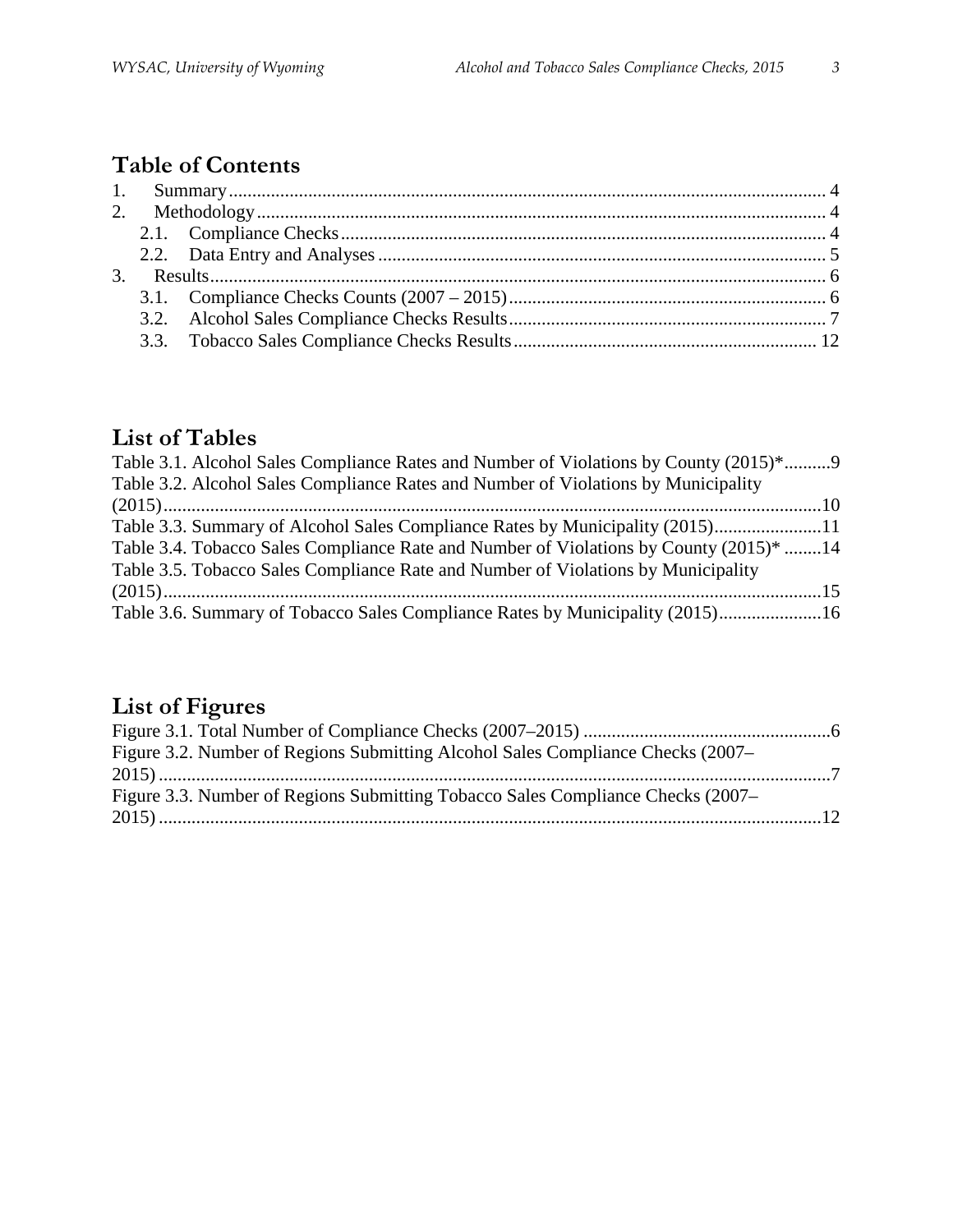# **Wyoming Alcohol and Tobacco Sales Compliance Checks, 2015**

### <span id="page-3-0"></span>**1. Summary**

In September 2015 the Wyoming Association of Sheriffs and Chiefs of Police (WASCOP) engaged the Wyoming Survey & Analysis Center (WYSAC) to complete data entry, analysis, and reporting for the annual alcohol and tobacco sales compliance inspection checks performed by Wyoming police officers. This marks the ninth consecutive year that WYSAC has handled this project.

Data entry began in September and concluded in November, 2015. After all inspection forms were entered into a database, the data were cleaned and then analyzed. The results are summarized in tables found in Section 3 of this report. A total of 1298 alcohol and 701 tobacco sales compliance inspection forms were received by WYSAC and entered in the database. Of those, 1240 (95.5%) alcohol and 691 (98.5%) tobacco forms were determined to be valid and subsequently included in the analyses.

The analyses show that, for all businesses where valid checks were completed, the overall compliance rate was 86.5% for alcohol sales and 90.0% for tobacco sales.

### <span id="page-3-1"></span>**2. Methodology**

### <span id="page-3-2"></span>2.1. Compliance Checks

Police officers in conjunction with an underage youth buyer attempted alcohol and tobacco purchases statewide. Checks are most often conducted at brick and mortar stores. Occasionally in the past vendors at special events (such as the Cheyenne Frontier Days) have also been checked. Aside from the type of item purchased, the protocol for completing these checks is the same for both alcohol and tobacco sales. It involves criminal compliance checks, which are "used to educate, encourage compliance, and penalize non-compliance. These operations consist of prosecuting individuals for age-of-sale law violations through the court system."[1](#page-3-3)

Prior to any compliance check purchase attempt, the youth buyer is:

- Photographed,
- Searched for additional cash or alternative identification,
- Taught the state or local statute explaining the law regarding underage purchasing, and
- Instructed to stay in line of sight of accompanying officers

The item to be purchased (i.e., bottle of Bud Light, pack of Marlboro Blues) is established beforehand. During buy attempts it is preferable for two officers to accompany the youth buyer,

<span id="page-3-3"></span> <sup>1</sup> Nelson-Bragg, T. (2011). *State of Wyoming Compliance Check Manual.* Published by the Wyoming Department of Health, Behavioral Health Division and Wyoming Association of Sheriffs and Chiefs of Police.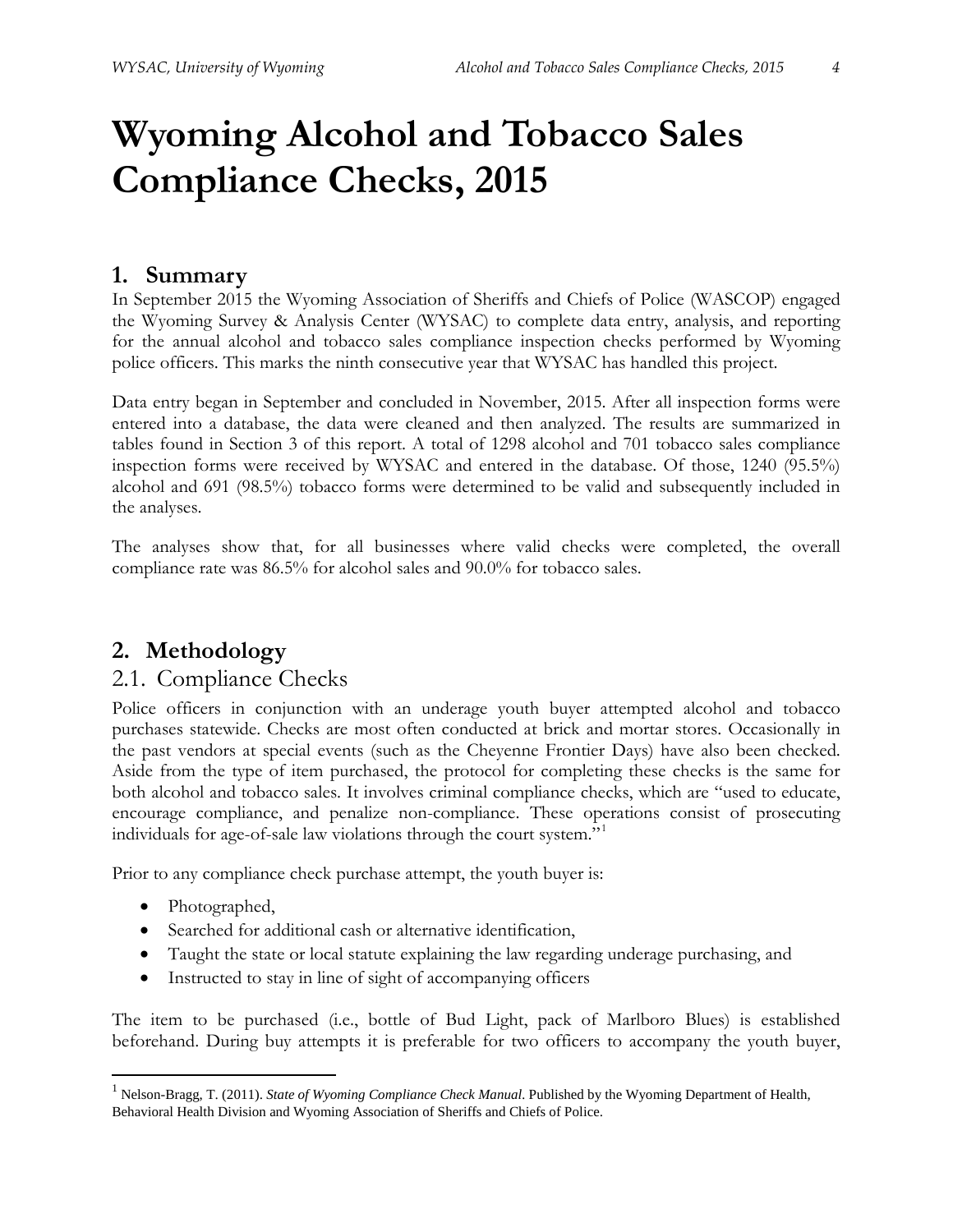though this is not always a viable option due to small precincts and other engagements of officers. Buyers carry their own personal identification, often a Wyoming driver's license, and are instructed to present it to any requesting clerks. If a purchase attempt is successful the clerk is issued a citation, or, less often, they are issued a warning.

The alcohol compliance checks included in this year's analysis were completed from October, 2014 through March, 2015 and the tobacco checks from October, 2014 through June, 2015.

## <span id="page-4-0"></span>2.2. Data Entry and Analyses

Completed inspection forms were hand-delivered to WYSAC from a designee of WASCOP. Forms were manually entered by trained WYSAC staff into two custom-built Microsoft Access Databases; one each for alcohol and tobacco checks. All officers who did not properly finish their inspection forms were contacted by telephone for clarification in an attempt to fill missing data, a process which ran from September to November, 2015.

Once data input was completed, the database was imported into SPSS 21.0 for processing, where cross-tabulations and frequency tables were generated. Finally, the databases were converted into Microsoft Excel files for electronic delivery to WASCOP.

Inspection forms indicating only a warning was issued were considered a violation of compliance for data analysis purposes, though no citations were issued. Entries which indicated an unsuccessful attempt (i.e., business closed, no longer selling alcohol/tobacco) were considered a null attempt and not included in the total valid compliance check count or data analysis. In a few cases, blank or extremely incomplete compliance check forms were submitted. These forms were counted towards only the total number of checks and are excluded from all other calculations. Of the 1298 alcohol forms submitted, 1240 were categorized as valid, 58 as null, and 0 as incomplete. Of the 701 submitted tobacco forms, 691 were categorized as valid, 10 as null, and 0 as incomplete.

Compliance rates are calculated by dividing the number of non-infractions reported by the number of valid compliance checks performed. This rate is considered valid since all compliance forms included in the calculations had a *resolution*, thus leaving no missing data associated with them.

A minor logical assumption was made concerning incomplete and inconsistent forms. For any compliance checks that resulted in no violation, the data regarding identification requested, checked, and checked against a calendar were assumed to be true. For a substantial number of cases these three variables were incomplete, however given the inspection result, these data were filled in as true.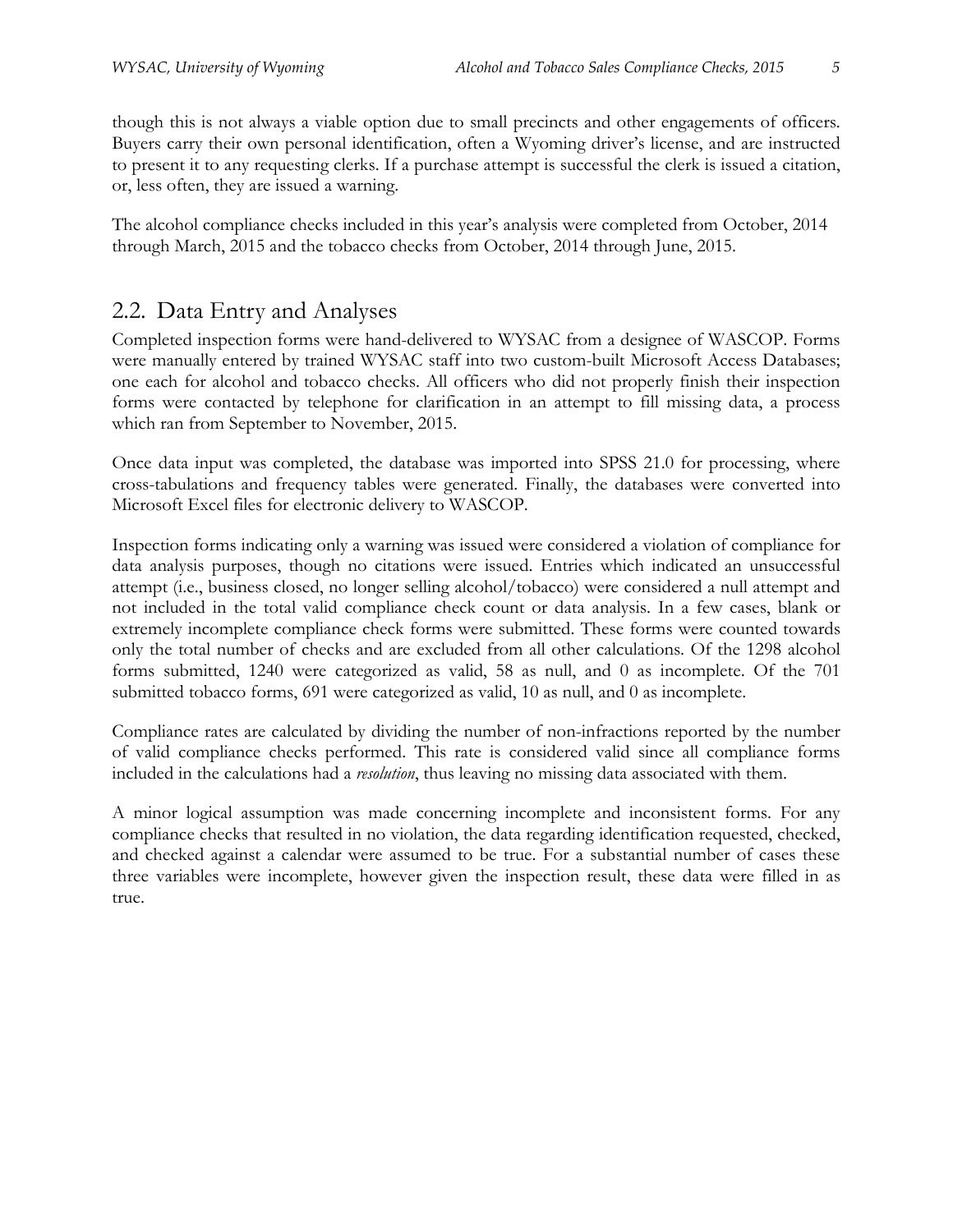## <span id="page-5-0"></span>**3. Results**

## <span id="page-5-1"></span>3.1. Compliance Checks Counts (2007 – 2015)

The total number of compliance checks forms submitted each year from 2007 to 2015 is shown below in Figure 3.1. These totals include forms that were not used in the calculation of compliance rates, such as for businesses that were closed. Each year the number of completed forms for compliance with alcohol sales submitted to WYSAC for data entry and analysis has been substantially higher than those for tobacco sales.



<span id="page-5-2"></span>**Figure 3.1. Total Number of Compliance Checks (2007–2015)**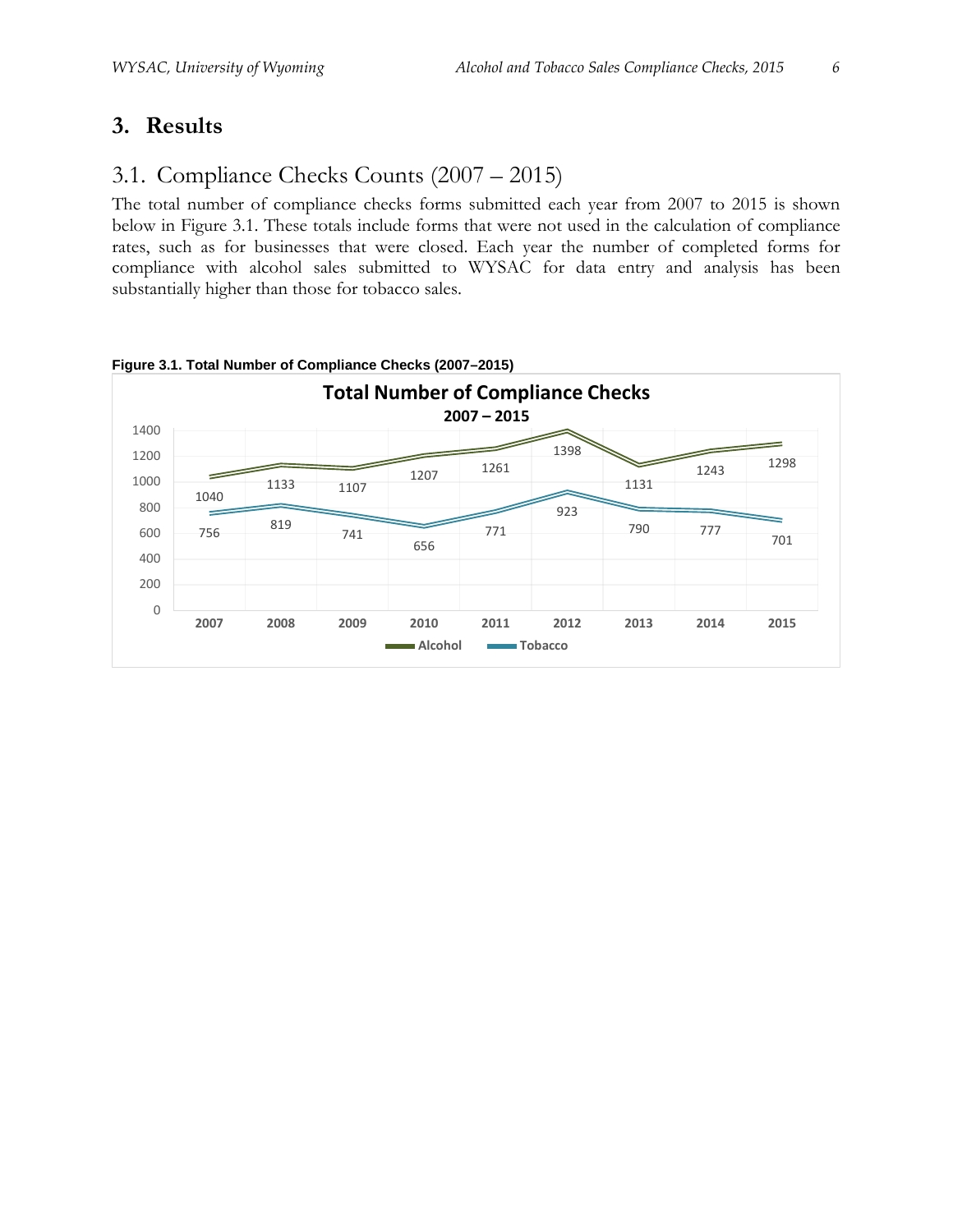## <span id="page-6-0"></span>3.2. Alcohol Sales Compliance Checks Results

In 2015, a total of 1298 alcohol compliance check forms were submitted to WYSAC. After removing null attempts, 1240 forms were determined to be valid checks and included in the calculations of compliance rates.

Inspection forms indicating only a warning was issued were considered a violation of compliance for data analysis purposes, though no citations were issued. Data which represented an unsuccessful attempt because the business was closed were considered a null attempt and not included in the total compliance check count or calculations. Compliance rates were calculated by dividing the number of non-infractions reported by the number of valid compliance checks performed. Each qualifying establishment received one of three values: no violation, citation, or warning.

As shown in Figure 3.2 below, valid alcohol forms were returned for 18 of 23 Wyoming counties, the same number as in 2014. A total of 40 Wyoming cities, unincorporated communities (such as Hiland), and [census-designated places](http://en.wikipedia.org/wiki/Census-designated_place) (such as Alcova) submitted valid forms, which is 5 fewer than in 2014. The counties that did not return valid forms were: Big Horn, Crook, Hot Springs, Platte, and Weston. The number of checks returned varied greatly from one municipality to another; Cheyenne submitted the highest number of inspections (154) and many small municipalities completed as little as one inspection.



<span id="page-6-1"></span>**Figure 3.2. Number of Regions Submitting Alcohol Sales Compliance Checks (2007–2015)**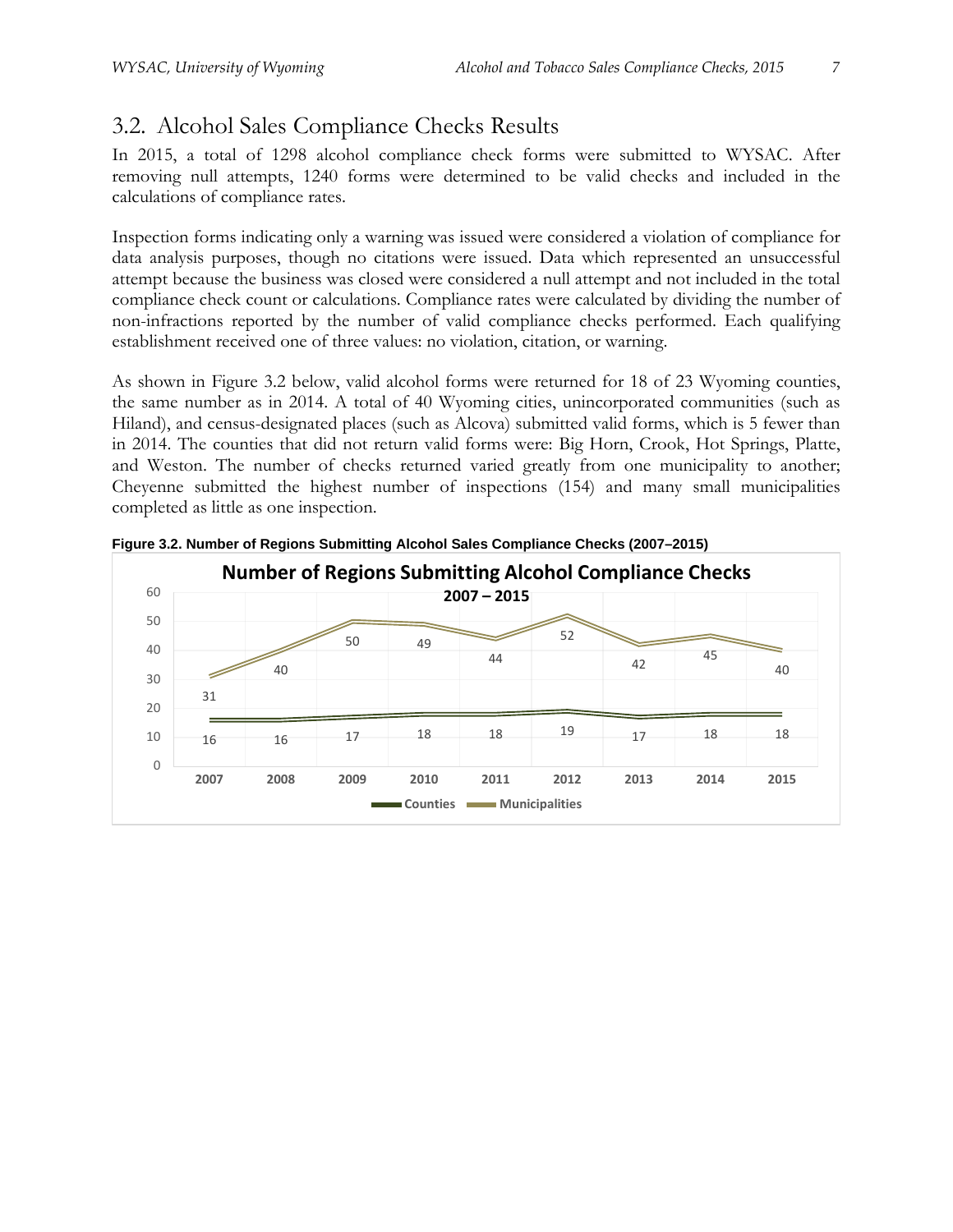Following are the results from the alcohol compliance checks performed as part of the 2015 statewide compliance checks report. Compliance rates are presented first by county (Table 3.1), then by municipality (Table 3.2). In the county table, the name of each location is followed by a superscripted number which represents its relative ranking, with the highest compliance rate given a rank of one.

Overall alcohol sales compliance for all reporting counties and cities was 86.5%, a minor increase of roughly one percentage point from  $2014^2$  $2014^2$ . It should be noted that different municipalities have submitted checks each year, so this comparison should not be considered representative of the "statewide compliance rate" but rather a comparison of the overall compliance rates for those municipalities that submitted forms.

Results by county, presented in Table 3.1, indicate that Albany County had the highest alcohol compliance rate (97.1%), followed by Lincoln (96.5%), Johnson (93.8%), Laramie (92.9%), Uinta  $(90.2\%)$  and Teton  $(90.0\%)$  counties. Eight counties had compliance rates between 89.9% and 80%: Park (89.7%), Fremont (89.5%), Sheridan (88.9%), Converse (86.4%), Natrona (85.8%), Sweetwater (85.0%), Goshen (84.6%), and Niobrara (81.8%). The counties under 80% compliant were Sublette (77.8%), Washakie (76.7%), Campbell (66.0%), and Carbon (50.0%).

Table 3.2 displays the alcohol sales compliance rates and infractions for municipalities listed alphabetically and Table 3.3 summarizes municipalities in groups of decreasing compliance. Nine municipalities (Alpine, Diamondville, Dubious, Etna, La Barge, Lance Creek, Manville, Marbelton, and Thayne) had a 100% compliance rate. Bar Nunn, Hiland, Midwest, and Rawlins had compliance rates of 50.0%. Two municipalities, Big Piney and Boulder, both had rates of 0.0%. Many of these municipalities had very small sample sizes (5 or less) which are more likely to result in extreme rates  $(100\% \text{ or } 0\%).$ 

<span id="page-7-0"></span><sup>&</sup>lt;sup>2</sup> WYSAC (2014) *Wyoming Alcohol and Tobacco Compliance Checks*, 2014, by Holder, W. T. (WYSAC Technical Report No. SRC-1412). Laramie, WY: Wyoming Survey & Analysis Center, University of Wyoming.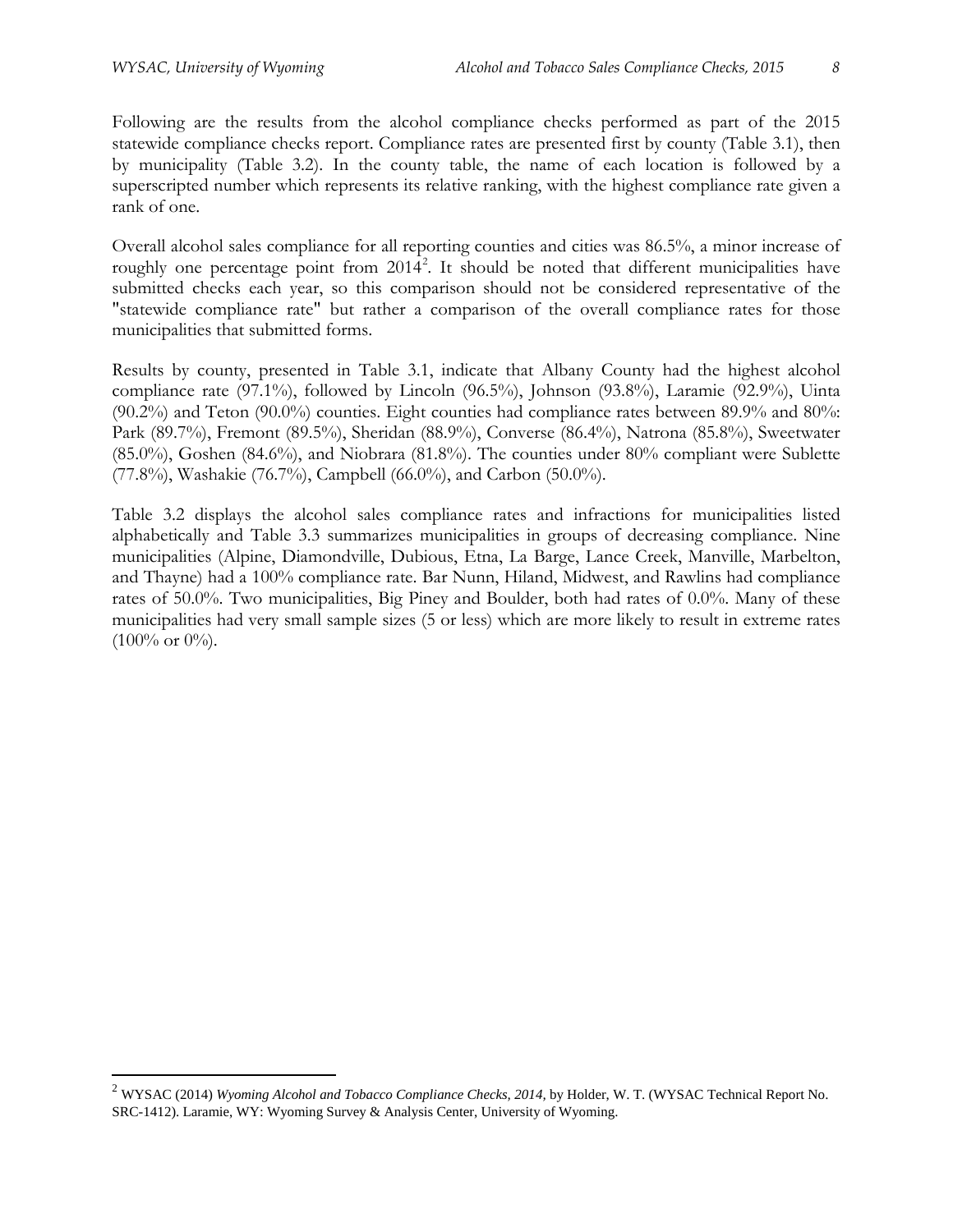|                          | Valid<br>Alcohol            |                                      | Prohibited                       | Prohibited              | Closed or                       |                    |
|--------------------------|-----------------------------|--------------------------------------|----------------------------------|-------------------------|---------------------------------|--------------------|
| County                   | Compliance<br><b>Checks</b> | N <sub>o</sub><br><b>Infractions</b> | <b>Sales</b><br><b>Violation</b> | <b>Sales</b><br>Warning | <b>Does Not</b><br>Sell Alcohol | Compliance<br>Rate |
| Albany <sup>1</sup>      | 70                          | 68                                   | $\mathbf 0$                      | $\overline{2}$          | $\overline{7}$                  | 97.1%              |
| Campbell <sup>17</sup>   | 97                          | 64                                   | 14                               | 19                      | $\overline{2}$                  | 66.0%              |
| Carbon $^{18}$           | 18                          | $\boldsymbol{9}$                     | $\mathbf 0$                      | $\boldsymbol{9}$        | $\mathsf 0$                     | 50.0%              |
| Converse <sup>10</sup>   | 59                          | 51                                   | $\boldsymbol{0}$                 | $\,8\,$                 | 13                              | 86.4%              |
| Fremont <sup>8</sup>     | 114                         | 102                                  | 8                                | $\overline{\mathbf{4}}$ | $\mathbf{1}$                    | 89.5%              |
| Goshen <sup>13</sup>     | 39                          | 33                                   | $\pmb{0}$                        | $\,6\,$                 | $\mathbf{1}$                    | 84.6%              |
| Johnson <sup>3</sup>     | 32                          | 30                                   | $\mathsf 0$                      | $\overline{2}$          | $\overline{\mathbf{4}}$         | 93.8%              |
| Laramie <sup>4</sup>     | 154                         | 143                                  | $\pmb{0}$                        | 11                      | $\mathbf 0$                     | 92.9%              |
| Lincoln <sup>2</sup>     | 57                          | 55                                   | $\mathbf{1}$                     | $\mathbf{1}$            | $\overline{2}$                  | 96.5%              |
| Natrona <sup>11</sup>    | 106                         | 91                                   | $\mathbf{1}$                     | 14                      | 14                              | 85.8%              |
| Niobrara <sup>14</sup>   | 11                          | $\boldsymbol{9}$                     | $\mathbf 0$                      | $\overline{2}$          | $\mathbf 0$                     | 81.8%              |
| Park <sup>7</sup>        | 87                          | 78                                   | $\boldsymbol{0}$                 | $9$                     | $\mathbf 0$                     | 89.7%              |
| Sheridan <sup>9</sup>    | 90                          | 80                                   | $\mathbf 0$                      | 10                      | $6\phantom{a}$                  | 88.9%              |
| Sublette <sup>15</sup>   | 45                          | 35                                   | $\pmb{0}$                        | 10                      | $\mathbf 0$                     | 77.8%              |
| Sweetwater <sup>12</sup> | 120                         | 102                                  | $\mathbf 0$                      | 18                      | $\mathbf{1}$                    | 85.0%              |
| Teton <sup>6</sup>       | 60                          | 54                                   | $\pmb{0}$                        | $6\phantom{1}6$         | $\mathbf 0$                     | 90.0%              |
| Uinta <sup>5</sup>       | 51                          | 46                                   | $\mathbf 0$                      | 5                       | $\mathbf 0$                     | 90.2%              |
| Washakie <sup>16</sup>   | 30                          | 23                                   | $\pmb{0}$                        | $\overline{7}$          | $\overline{7}$                  | 76.7%              |
| <b>TOTAL</b>             | 1240                        | 1073                                 | 24                               | 143                     | 58                              | 86.5%              |

### <span id="page-8-0"></span>**Table 3.1. Alcohol Sales Compliance Rates and Number of Violations by County (2015)\***

*\* The name of each location is followed by a superscripted number which represents its relative ranking, with the highest compliance rate given a rank of one.*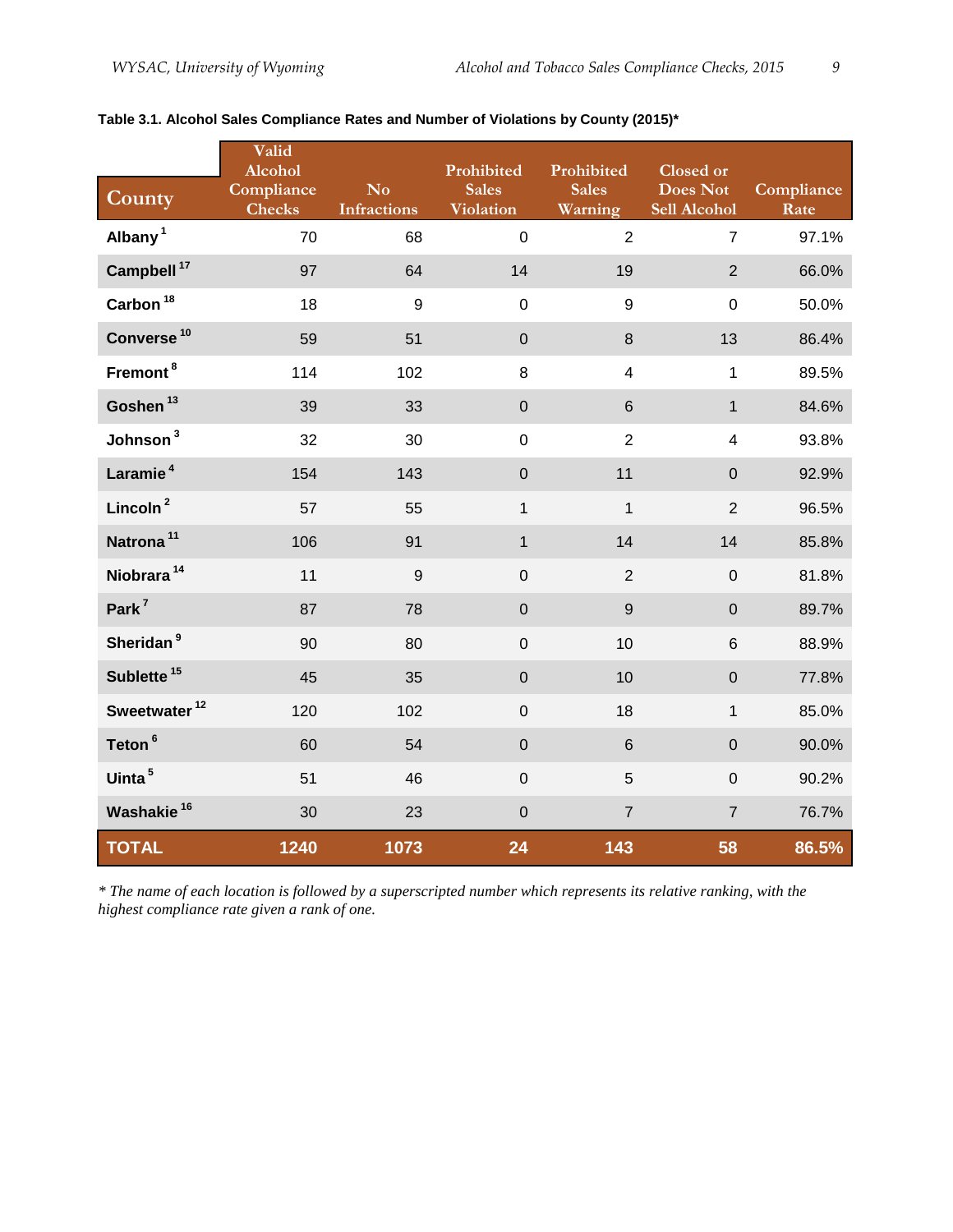### <span id="page-9-0"></span>**Table 3.2. Alcohol Sales Compliance Rates and Number of Violations by Municipality (2015)**

| County     | Municipality        | Valid<br>Alcohol<br>Compliance<br><b>Checks</b> | N <sub>o</sub><br><b>Infractions</b> | Prohibited<br><b>Sales</b><br><b>Violation</b> | Prohibited<br><b>Sales</b><br>Warning | Closed or<br>Does Not<br>Sell Alcohol | Compliance<br>Rate |
|------------|---------------------|-------------------------------------------------|--------------------------------------|------------------------------------------------|---------------------------------------|---------------------------------------|--------------------|
| Lincoln    | Afton               | 18                                              | 17                                   | $\pmb{0}$                                      | $\mathbf{1}$                          | $\pmb{0}$                             | 94.4%              |
| Natrona    | Alcova              | 6                                               | 5                                    | $\mathbf 0$                                    | $\mathbf{1}$                          | $\overline{2}$                        | 83.3%              |
| Lincoln    | <b>Alpine</b>       | 19                                              | 19                                   | 0                                              | $\mathbf 0$                           | 1                                     | 100.0%             |
| Natrona    | <b>Bar Nunn</b>     | $\overline{2}$                                  | $\mathbf{1}$                         | $\mathbf 0$                                    | $\mathbf{1}$                          | 0                                     | 50.0%              |
| Sublette   | <b>Big Piney</b>    | 1                                               | 0                                    | $\mathbf 0$                                    | 1                                     | $\boldsymbol{0}$                      | 0.0%               |
| Sublette   | <b>Boulder</b>      | 1                                               | $\mathbf 0$                          | $\pmb{0}$                                      | $\mathbf{1}$                          | 0                                     | 0.0%               |
| Johnson    | <b>Buffalo</b>      | 32                                              | 30                                   | $\mathbf 0$                                    | $\overline{c}$                        | 4                                     | 93.8%              |
| Natrona    | <b>Casper</b>       | 73                                              | 65                                   | $\mathbf{1}$                                   | $\overline{7}$                        | 9                                     | 89.0%              |
| Laramie    | <b>Cheyenne</b>     | 154                                             | 143                                  | 0                                              | 11                                    | $\pmb{0}$                             | 92.9%              |
| Park       | Cody                | 49                                              | 46                                   | $\pmb{0}$                                      | $\ensuremath{\mathsf{3}}$             | $\boldsymbol{0}$                      | 93.9%              |
| Lincoln    | <b>Diamondville</b> | 3                                               | 3                                    | 0                                              | $\boldsymbol{0}$                      | 0                                     | 100.0%             |
| Converse   | <b>Douglas</b>      | 45                                              | 41                                   | 0                                              | $\overline{4}$                        | 11                                    | 91.1%              |
| Fremont    | <b>Dubois</b>       | 1                                               | 1                                    | 0                                              | $\pmb{0}$                             | $\pmb{0}$                             | 100.0%             |
| Natrona    | <b>Edgerton</b>     | 6                                               | 5                                    | $\pmb{0}$                                      | $\mathbf{1}$                          | $\pmb{0}$                             | 83.3%              |
| Lincoln    | <b>Etna</b>         | $\overline{2}$                                  | $\overline{2}$                       | 0                                              | $\mathbf 0$                           | $\mathbf 0$                           | 100.0%             |
| Uinta      | <b>Evanston</b>     | 51                                              | 46                                   | $\pmb{0}$                                      | 5                                     | $\boldsymbol{0}$                      | 90.2%              |
| Natrona    | <b>Evansville</b>   | 15                                              | 13                                   | 0                                              | $\overline{c}$                        | 2                                     | 86.7%              |
| Campbell   | <b>Gillette</b>     | 97                                              | 64                                   | 14                                             | 19                                    | $\overline{2}$                        | 66.0%              |
| Converse   | <b>Glenrock</b>     | 14                                              | 10                                   | $\pmb{0}$                                      | 4                                     | $\overline{2}$                        | 71.4%              |
| Sweetwater | <b>Green River</b>  | 29                                              | 28                                   | $\pmb{0}$                                      | $\mathbf{1}$                          | $\pmb{0}$                             | 96.6%              |
| Natrona    | <b>Hiland</b>       | $\overline{c}$                                  | 1                                    | $\boldsymbol{0}$                               | 1                                     | $\pmb{0}$                             | 50.0%              |
| Teton      | <b>Jackson</b>      | 60                                              | 54                                   | $\pmb{0}$                                      | $6\phantom{1}6$                       | $\pmb{0}$                             | 90.0%              |
| Lincoln    | Kemmerer            | $\overline{7}$                                  | 6                                    | $\mathbf 1$                                    | $\boldsymbol{0}$                      | $\pmb{0}$                             | 85.7%              |
| Lincoln    | La Barge            | $\mathbf{1}$                                    | $\mathbf{1}$                         | $\pmb{0}$                                      | $\boldsymbol{0}$                      | $\mathbf 0$                           | 100.0%             |
| Niobrara   | <b>Lance Creek</b>  | 1                                               | 1                                    | 0                                              | $\pmb{0}$                             | 0                                     | 100.0%             |
| Fremont    | Lander              | 27                                              | 23                                   | 0                                              | 4                                     | 0                                     | 85.2%              |
| Albany     | Laramie             | 70                                              | 68                                   | $\mathbf 0$                                    | $\overline{2}$                        | 7                                     | 97.1%              |
| Niobrara   | Lusk                | $9\,$                                           | $\overline{7}$                       | $\pmb{0}$                                      | $\sqrt{2}$                            | $\mathbf 0$                           | 77.8%              |
| Niobrara   | <b>Manville</b>     | 1                                               | 1                                    | $\pmb{0}$                                      | $\boldsymbol{0}$                      | 0                                     | 100.0%             |
| Sublette   | <b>Marbleton</b>    | $\overline{2}$                                  | $\overline{2}$                       | $\mathbf 0$                                    | $\pmb{0}$                             | $\mathbf 0$                           | 100.0%             |
| Natrona    | <b>Midwest</b>      | $\overline{2}$                                  | 1                                    | $\,0\,$                                        | $\mathbf{1}$                          | 1                                     | 50.0%              |
| Sublette   | <b>Pinedale</b>     | 41                                              | 33                                   | $\mathbf 0$                                    | $\,8\,$                               | $\boldsymbol{0}$                      | 80.5%              |
| Park       | <b>Powell</b>       | 38                                              | 32                                   | $\pmb{0}$                                      | $\,6$                                 | 0                                     | 84.2%              |
| Carbon     | <b>Rawlins</b>      | 18                                              | $\boldsymbol{9}$                     | $\mathbf 0$                                    | $\boldsymbol{9}$                      | $\mathbf 0$                           | 50.0%              |
| Fremont    | <b>Riverton</b>     | 86                                              | 78                                   | 8                                              | $\pmb{0}$                             | 1                                     | 90.7%              |
| Sweetwater | <b>Rock Springs</b> | 91                                              | 74                                   | $\mathbf 0$                                    | 17                                    | $\mathbf 1$                           | 81.3%              |
| Sheridan   | Sheridan            | 90                                              | 80                                   | $\,0\,$                                        | 10                                    | 6                                     | 88.9%              |
| Lincoln    | <b>Thayne</b>       | $\overline{7}$                                  | $\overline{7}$                       | $\mathbf 0$                                    | $\pmb{0}$                             | 1                                     | 100.0%             |
| Goshen     | Torrington          | 39                                              | 33                                   | $\,0\,$                                        | $\,6$                                 | 1                                     | 84.6%              |
| Washakie   | Worland             | 30                                              | 23                                   | $\mathbf 0$                                    | $\overline{7}$                        | $\overline{7}$                        | 76.7%              |
|            | <b>TOTAL</b>        | 1240                                            | 1073                                 | 24                                             | 143                                   | 58                                    | 86.5%              |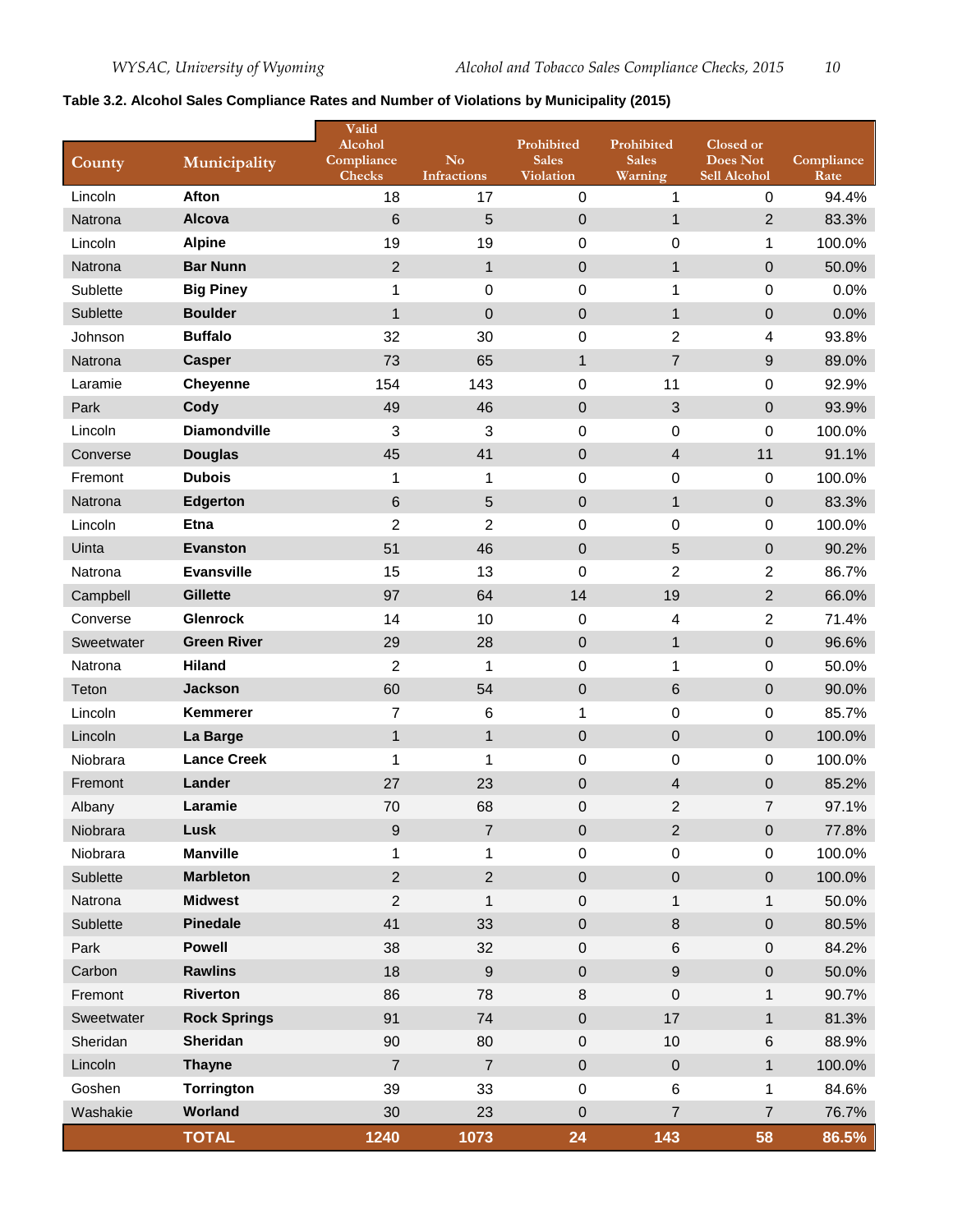#### <span id="page-10-0"></span>**Table 3.3. Summary of Alcohol Sales Compliance Rates by Municipality (2015)**

## **Summary of Alcohol Compliance Rates by Municipality (2015)**

| $100\%$ |               | $99.9\% - 90.0\%$ |             | $89.9\% - 80.0\%$ |                     | $79.9\% - 70.0\%$ |          | $69.9\% - 60.0\%$ |          | $59.9\% - 0.0\%$ |                  |
|---------|---------------|-------------------|-------------|-------------------|---------------------|-------------------|----------|-------------------|----------|------------------|------------------|
| O       | Alpine        | $\circ$           | Afton       | $\circ$           | Alcova              | $\circ$           | Lusk     | $\circ$           | Gillette | $\circ$          | Bar Nunn         |
| O       | Diamondville  | $\circ$           | Buffalo     | $\circ$           | Casper              | $\circ$           | Worland  |                   |          | $\circ$          | <b>Big Piney</b> |
| O       | <b>Dubois</b> | $\circ$           | Cheyenne    | $\circ$           | Edgerton            | $\circ$           | Glenrock |                   |          | $\circ$          | Boulder          |
| O       | Etna          | $\circ$           | Cody        | $\circ$           | Evansville          |                   |          |                   |          | O                | Hiland           |
| O       | La Barge      | $\circ$           | Douglas     | $\circ$           | Kemmerer            |                   |          |                   |          | $\circ$          | Midwest          |
| O       | Lance Creek   | $\circ$           | Evanston    | $\circ$           | Lander              |                   |          |                   |          | O                | Rawlins          |
| $\circ$ | Manville      | $\circ$           | Green River | $\circ$           | Pinedale            |                   |          |                   |          |                  |                  |
| $\circ$ | Marbleton     | $\circ$           | Jackson     | $\circ$           | Powell              |                   |          |                   |          |                  |                  |
| $\circ$ | Thayne        | $\circ$           | Laramie     | $\circ$           | <b>Rock Springs</b> |                   |          |                   |          |                  |                  |
|         |               | O                 | Riverton    | $\circ$           | Sheridan            |                   |          |                   |          |                  |                  |
|         |               |                   |             | $\circ$           | Torrington          |                   |          |                   |          |                  |                  |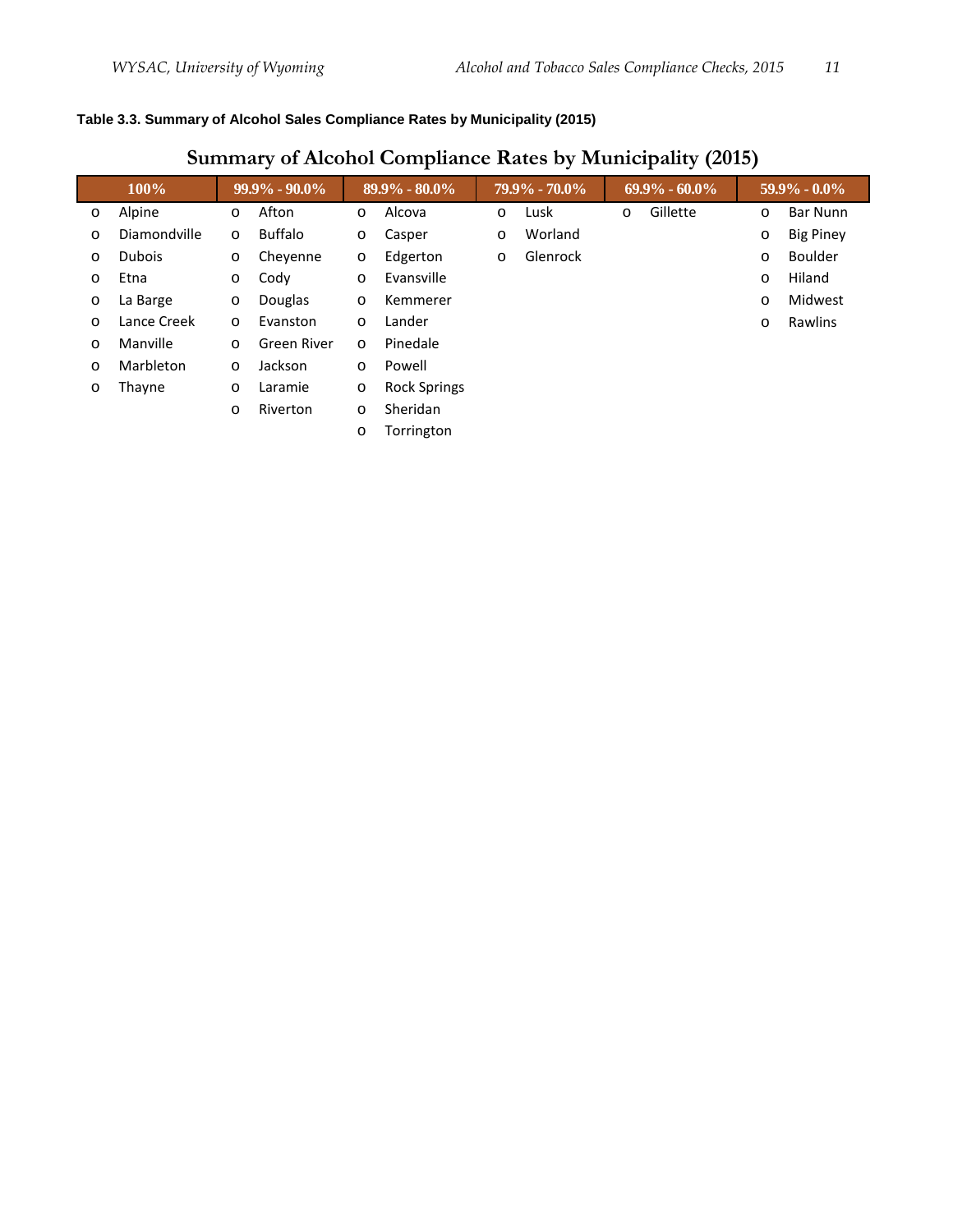## <span id="page-11-0"></span>3.3. Tobacco Sales Compliance Checks Results

In total, 701 tobacco sales compliance checks were submitted to WYSAC and entered into a database. After removal of null attempts, 691 checks were included in the calculations and analysis.

Inspection forms indicating only a warning was issued were considered a violation of compliancy for data analysis purposes, though no citations were issued. Data which represented an unsuccessful attempt because the business was closed or no longer sells tobacco were considered a null attempt and not included in the total compliance check counts or calculations. Compliance rates were calculated by dividing the number of non-infractions reported by the number of compliance checks performed.

As shown below in Figure 3.3, valid tobacco sales compliance checks forms were returned for 18 Wyoming counties, 1 less than in 2014. A total of 37 municipalities returned forms, 5 more than in 2014. Routinely there have been substantially fewer municipalities receiving tobacco sales compliance checks than alcohol sales compliance checks. The counties that did not return valid tobacco forms were: Big Horn, Crook, Hot Springs, Platte, and Weston.



<span id="page-11-1"></span>**Figure 3.3. Number of Regions Submitting Tobacco Sales Compliance Checks (2007–2015)**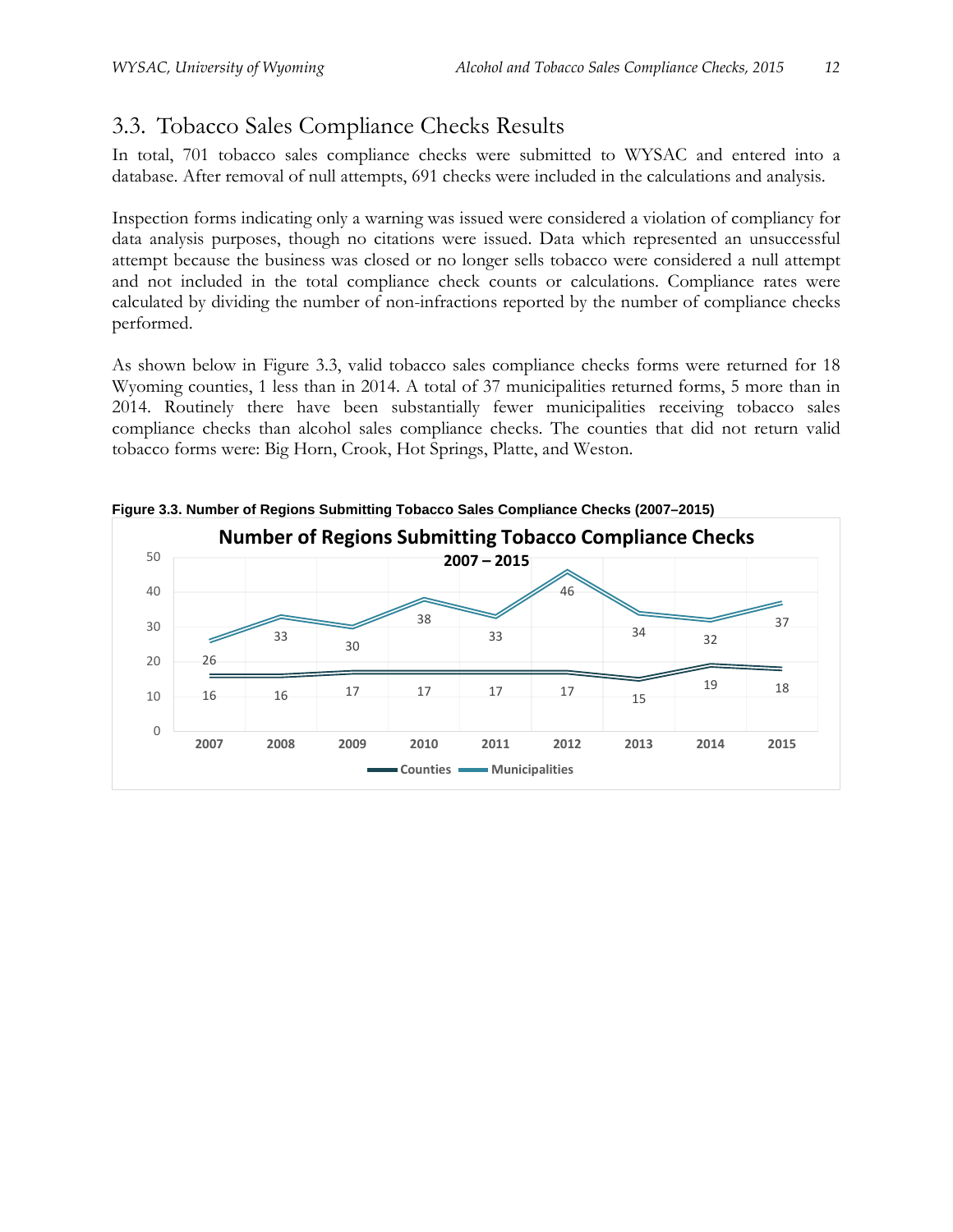$\overline{a}$ 

Following are the results from the tobacco compliance checks performed in 2015. Compliance rates are presented first by county (Table 3.4), then by municipality (Table 3.5). In the county table, the name of each location is followed by a superscripted number which represents its relative ranking, with the highest compliance rate given a rank of one.

Overall tobacco compliance for all reporting counties and cities was 90.0%, an increase of 2.4 percentage points from 2014<sup>[3](#page-12-0)</sup>. It should be noted that different municipalities have submitted checks each year, so this comparison should not be considered representative of the "statewide compliance rate" but rather a comparison of the overall compliance rates for those municipalities that submitted forms.

Results by county, presented in Table 3.4, indicate that two counties, Carbon and Sublette, had a perfect tobacco sales compliance rate of 100%. The next six counties with the highest compliance rates were Fremont (97.6%), Goshen (97.4%), Albany (96.8%), Sheridan (95.6%), Natrona (91.7%), and Teton (91.2%). The counties that demonstrated compliance rates between 89.9% and 80.0% were Laramie (89.7%), Uinta (89.5%), Park (88.1%), Sweetwater (85.7%), Johnson (85.3%), Campbell (83.1%), Converse (82.8%), and Niobrara (80.0%). Lincoln (73.1%) and Washakie (55.6%) counties both had rates below 80%.

Table 3.5 displays the compliance rates and infractions for all 37 municipalities that returned tobacco sales compliance checks, listed in alphabetical order. Table 3.6 presents the tobacco sales compliance rates for all municipalities organized into groups of decreasing compliancy. Fourteen municipalities had perfect compliance rates. The municipalities with the lowest tobacco compliance rates were Evansville (66.7%), LaBarge (66.7%), Worland (55.6%), Kemmerer (50.0%) and Cokeville (0.0%). Fontenell submitted only one tobacco check, which was invalid resulting in a null compliance rate. It should be noted that for many of these municipalities the sample sizes were very small (5 or less) which is more likely to result in extreme rates (100% or 0%).

<span id="page-12-0"></span><sup>&</sup>lt;sup>3</sup> WYSAC (2014) *Wyoming Alcohol and Tobacco Compliance Checks, 2014,* by Holder, W. T. (WYSAC Technical Report No. SRC-1412). Laramie, WY: Wyoming Survey & Analysis Center, University of Wyoming.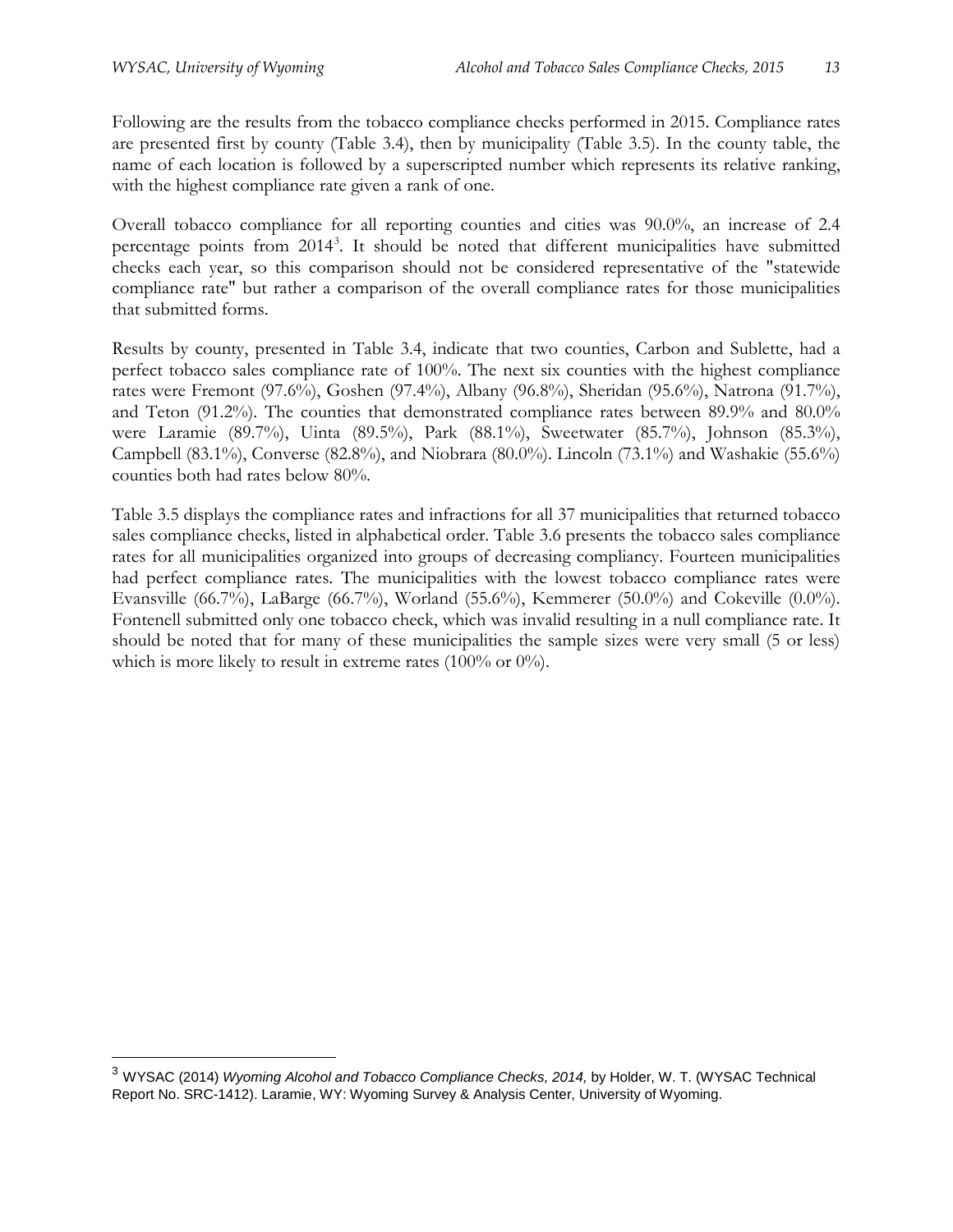| County                   | Valid<br>Tobacco<br>Compliance<br><b>Checks</b> | N <sub>o</sub><br><b>Infractions</b> | Prohibited<br><b>Sales</b><br><b>Violation</b> | Prohibited<br><b>Sales</b><br>Warning | <b>Closed or</b><br><b>Does Not</b><br><b>Sell</b><br>Tobacco | Compliance<br>Rate |
|--------------------------|-------------------------------------------------|--------------------------------------|------------------------------------------------|---------------------------------------|---------------------------------------------------------------|--------------------|
| Albany <sup>5</sup>      | 62                                              | 60                                   | $\boldsymbol{0}$                               | $\overline{2}$                        | $\overline{2}$                                                | 96.8%              |
| Campbell <sup>14</sup>   | 59                                              | 49                                   | $\mathbf 0$                                    | 10                                    | $\pmb{0}$                                                     | 83.1%              |
| Carbon $T1$              | 10                                              | 10                                   | $\mathbf 0$                                    | $\mathbf 0$                           | $\mathbf 0$                                                   | 100.0%             |
| Converse <sup>15</sup>   | 29                                              | 24                                   | $\mathbf 0$                                    | 5                                     | $\mathbf 0$                                                   | 82.8%              |
| Fremont <sup>3</sup>     | 85                                              | 83                                   | 1                                              | $\mathbf 1$                           | $\mathsf 0$                                                   | 97.6%              |
| Goshen <sup>4</sup>      | 39                                              | 38                                   | $\mathbf 0$                                    | $\mathbf{1}$                          | $\mathbf{1}$                                                  | 97.4%              |
| Johnson <sup>13</sup>    | 34                                              | 29                                   | $\boldsymbol{0}$                               | $\overline{5}$                        | $\boldsymbol{0}$                                              | 85.3%              |
| Laramie <sup>9</sup>     | 39                                              | 35                                   | $\boldsymbol{0}$                               | $\overline{4}$                        | $\overline{0}$                                                | 89.7%              |
| Lincoln <sup>17</sup>    | 26                                              | 19                                   | $\overline{\mathbf{4}}$                        | $\mathbf{3}$                          | $\mathbf{1}$                                                  | 73.1%              |
| Natrona <sup>7</sup>     | 60                                              | 55                                   | $\boldsymbol{0}$                               | 5                                     | $\mathbf{1}$                                                  | 91.7%              |
| Niobrara <sup>16</sup>   | 5                                               | $\overline{4}$                       | $\boldsymbol{0}$                               | $\mathbf{1}$                          | $\mathbf 0$                                                   | 80.0%              |
| Park <sup>11</sup>       | 42                                              | 37                                   | $\mathbf{1}$                                   | $\overline{4}$                        | $\overline{2}$                                                | 88.1%              |
| Sheridan <sup>6</sup>    | 45                                              | 43                                   | $\mathbf 0$                                    | $\overline{2}$                        | $\pmb{0}$                                                     | 95.6%              |
| Sublette <sup>T1</sup>   | 12                                              | 12                                   | $\mathbf 0$                                    | $\mathbf 0$                           | $\overline{0}$                                                | 100.0%             |
| Sweetwater <sup>12</sup> | 63                                              | 54                                   | $\mathbf 0$                                    | $\overline{9}$                        | $\mathbf 0$                                                   | 85.7%              |
| Teton <sup>8</sup>       | 34                                              | 31                                   | $\boldsymbol{0}$                               | 3                                     | 3                                                             | 91.2%              |
| Uinta <sup>10</sup>      | 38                                              | 34                                   | $\boldsymbol{0}$                               | $\overline{4}$                        | $\mathsf 0$                                                   | 89.5%              |
| Washakie <sup>18</sup>   | $\overline{9}$                                  | $5\phantom{.}$                       | $\mathbf 0$                                    | $\overline{4}$                        | $\mathbf 0$                                                   | 55.6%              |
| <b>TOTAL</b>             | 691                                             | 622                                  | $6\phantom{1}$                                 | 63                                    | 10                                                            | 90.0%              |

#### <span id="page-13-0"></span>**Table 3.4. Tobacco Sales Compliance Rate and Number of Violations by County (2015)\***

*\* The name of each location is followed by a superscripted number which represents its relative ranking, with the highest compliance rate given a rank of one.*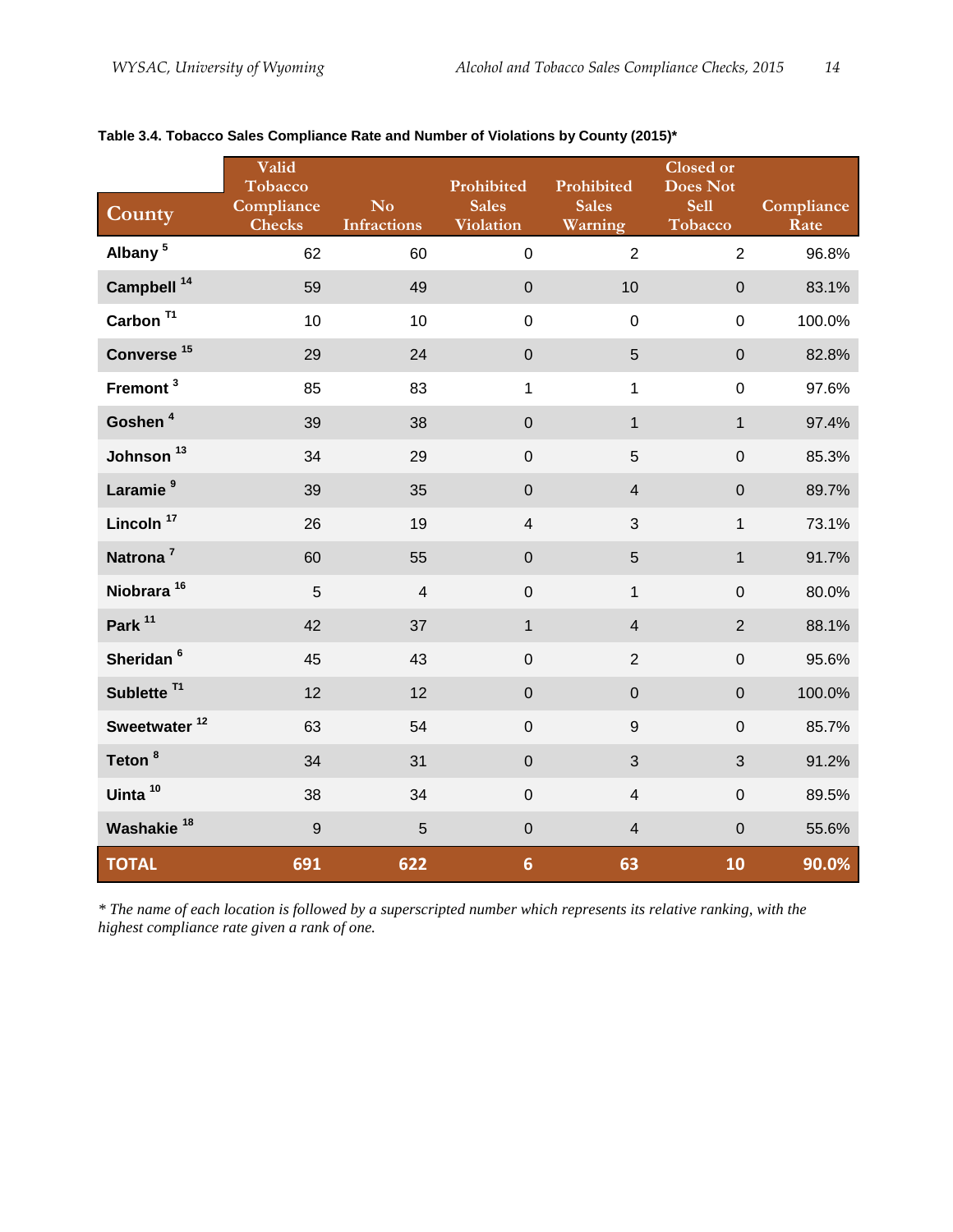#### <span id="page-14-0"></span>**Table 3.5. Tobacco Sales Compliance Rate and Number of Violations by Municipality (2015)**

| County     | Municipality        | Valid<br>Tobacco<br>Compliance<br><b>Checks</b> | No<br><b>Infractions</b> | Prohibited<br><b>Sales</b><br><b>Violation</b> | Prohibited<br><b>Sales</b><br>Warning | Closed or<br><b>Does Not Sell</b><br>Tobacco | Compliance<br>Rate |
|------------|---------------------|-------------------------------------------------|--------------------------|------------------------------------------------|---------------------------------------|----------------------------------------------|--------------------|
| Lincoln    | <b>Afton</b>        | 14                                              | 13                       | 0                                              | $\mathbf{1}$                          | $\mathbf 0$                                  | 92.9%              |
| Natrona    | Alcova              | $\overline{2}$                                  | $\overline{2}$           | $\pmb{0}$                                      | $\mathbf 0$                           | $\mathbf 0$                                  | 100.0%             |
| Natrona    | <b>Bar Nunn</b>     | $\mathbf{1}$                                    | 1                        | 0                                              | $\mathbf 0$                           | $\mathbf 0$                                  | 100.0%             |
| Sublette   | <b>Big Piney</b>    | $\overline{2}$                                  | $\overline{2}$           | $\pmb{0}$                                      | $\pmb{0}$                             | $\mathbf 0$                                  | 100.0%             |
| Johnson    | <b>Buffalo</b>      | 34                                              | 29                       | $\mathsf 0$                                    | 5                                     | 0                                            | 85.3%              |
| Natrona    | <b>Casper</b>       | 49                                              | 46                       | $\mathbf 0$                                    | $\sqrt{3}$                            | $\mathbf{1}$                                 | 93.9%              |
| Laramie    | <b>Cheyenne</b>     | 39                                              | 35                       | $\boldsymbol{0}$                               | $\overline{4}$                        | $\mathbf 0$                                  | 89.7%              |
| Park       | Cody                | 28                                              | 25                       | $\mathsf 0$                                    | $\mathfrak{S}$                        | $\sqrt{2}$                                   | 89.3%              |
| Lincoln    | <b>Cokeville</b>    | $\mathbf 1$                                     | $\boldsymbol{0}$         | $\mathbf{1}$                                   | $\pmb{0}$                             | $\boldsymbol{0}$                             | 0.0%               |
| Converse   | <b>Douglas</b>      | 19                                              | 14                       | $\mathbf 0$                                    | 5                                     | $\pmb{0}$                                    | 73.7%              |
| Uinta      | <b>Evanston</b>     | 38                                              | 34                       | 0                                              | $\overline{\mathbf{4}}$               | $\mathbf 0$                                  | 89.5%              |
| Natrona    | <b>Evansville</b>   | $\sqrt{3}$                                      | $\overline{2}$           | 0                                              | $\mathbf{1}$                          | $\boldsymbol{0}$                             | 66.7%              |
| Lincoln    | <b>Fontenell</b>    | $\pmb{0}$                                       | $\boldsymbol{0}$         | $\pmb{0}$                                      | $\mathbf 0$                           | 1                                            |                    |
| Goshen     | <b>Ft. Laramie</b>  | $\mathbf{1}$                                    | $\mathbf{1}$             | $\pmb{0}$                                      | $\pmb{0}$                             | $\mathbf 0$                                  | 100.0%             |
| Campbell   | <b>Gillette</b>     | 59                                              | 49                       | 0                                              | 10                                    | 0                                            | 83.1%              |
| Converse   | <b>Glenrock</b>     | 10                                              | 10                       | $\pmb{0}$                                      | $\pmb{0}$                             | $\boldsymbol{0}$                             | 100.0%             |
| Sweetwater | <b>Green River</b>  | 16                                              | 16                       | 0                                              | $\pmb{0}$                             | $\pmb{0}$                                    | 100.0%             |
| Teton      | <b>Jackson</b>      | 34                                              | 31                       | $\pmb{0}$                                      | 3                                     | 3                                            | 91.2%              |
| Lincoln    | Kemmerer            | 8                                               | 4                        | $\overline{c}$                                 | $\overline{2}$                        | $\pmb{0}$                                    | 50.0%              |
| Lincoln    | <b>LaBarge</b>      | $\mathfrak{S}$                                  | $\overline{2}$           | $\mathbf{1}$                                   | $\mathbf 0$                           | $\mathbf 0$                                  | 66.7%              |
| Fremont    | Lander              | 24                                              | 24                       | 0                                              | $\mathbf 0$                           | $\mathbf 0$                                  | 100.0%             |
| Albany     | Laramie             | 62                                              | 60                       | $\pmb{0}$                                      | $\overline{2}$                        | $\overline{2}$                               | 96.8%              |
| Goshen     | Lingle              | $\ensuremath{\mathsf{3}}$                       | 3                        | $\pmb{0}$                                      | $\mathsf 0$                           | $\boldsymbol{0}$                             | 100.0%             |
| Niobrara   | Lusk                | 5                                               | 4                        | $\mathbf 0$                                    | $\mathbf{1}$                          | $\overline{0}$                               | 80.0%              |
| Sublette   | <b>Marbleton</b>    | $\overline{2}$                                  | $\sqrt{2}$               | 0                                              | $\mathbf 0$                           | $\boldsymbol{0}$                             | 100.0%             |
| Natrona    | <b>Midwest</b>      | $\mathbf 1$                                     | $\mathbf{1}$             | $\mathbf 0$                                    | $\mathbf 0$                           | $\mathbf 0$                                  | 100.0%             |
| Natrona    | <b>Mills</b>        | 4                                               | 3                        | $\pmb{0}$                                      | $\mathbf{1}$                          | $\boldsymbol{0}$                             | 75.0%              |
| Sublette   | <b>Pinedale</b>     | $\overline{7}$                                  | $\overline{7}$           | $\mathbf 0$                                    | $\pmb{0}$                             | $\mathbf 0$                                  | 100.0%             |
| Park       | <b>Powell</b>       | 14                                              | 12                       | 1                                              | $\mathbf 1$                           | $\boldsymbol{0}$                             | 85.7%              |
| Carbon     | <b>Rawlins</b>      | 10                                              | 10                       | $\mathbf 0$                                    | $\mathbf 0$                           | $\pmb{0}$                                    | 100.0%             |
| Fremont    | <b>Riverton</b>     | 61                                              | 59                       | 1                                              | 1                                     | $\pmb{0}$                                    | 96.7%              |
| Sweetwater | <b>Rock Springs</b> | 47                                              | 38                       | $\mathbf 0$                                    | $\boldsymbol{9}$                      | $\pmb{0}$                                    | 80.9%              |
| Sublette   | <b>Sand Draw</b>    | $\mathbf{1}$                                    | $\mathbf{1}$             | $\mathsf 0$                                    | $\mathbf 0$                           | $\boldsymbol{0}$                             | 100.0%             |
| Sheridan   | Sheridan            | 45                                              | 43                       | $\mathbf 0$                                    | $\sqrt{2}$                            | $\pmb{0}$                                    | 95.6%              |
| Goshen     | <b>Torrington</b>   | 34                                              | 33                       | $\mathsf 0$                                    | $\mathbf{1}$                          | $\mathbf{1}$                                 | 97.1%              |
| Washakie   | Worland             | $\boldsymbol{9}$                                | $\sqrt{5}$               | $\mathbf 0$                                    | $\overline{\mathbf{4}}$               | $\pmb{0}$                                    | 55.6%              |
| Goshen     | Yoder               | $\mathbf 1$                                     | 1                        | $\mathsf 0$                                    | $\mathsf 0$                           | $\mathsf 0$                                  | 100.0%             |
|            | <b>TOTAL</b>        | 691                                             | 622                      | $6\phantom{a}$                                 | 63                                    | 10                                           | $90.0\%$           |